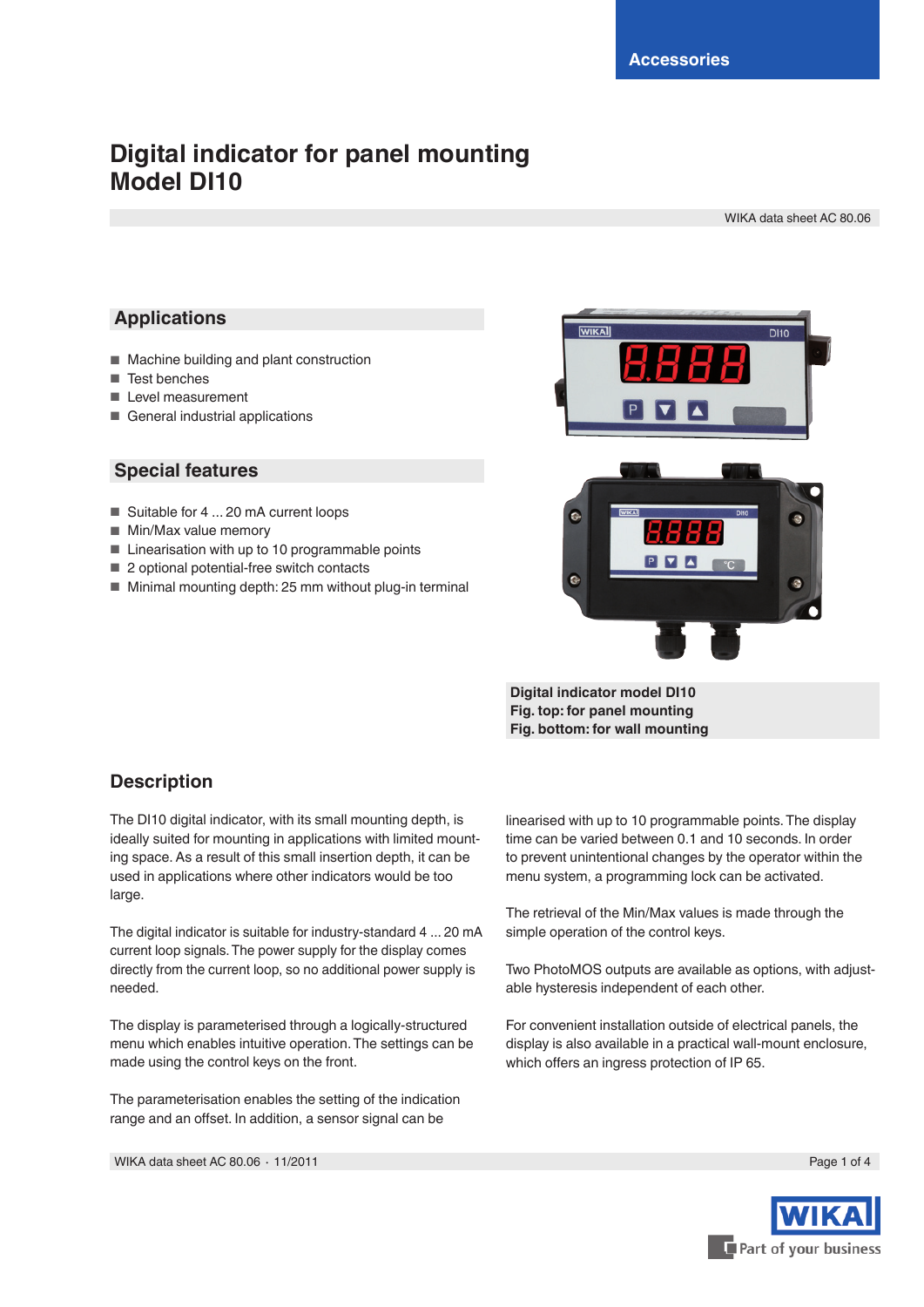## **Specifications Model DI10**

| <b>Display</b>        |                                                                             |
|-----------------------|-----------------------------------------------------------------------------|
| Principle             | 7-segment LED, red, 4-digit                                                 |
| Character size        | $14 \text{ mm}$                                                             |
| Indication range      | $-19999999$                                                                 |
| Display rate          | $0.110$ sec                                                                 |
| Memory                | Flash memory (independent of power supply), data retention > 100 years      |
| Input                 |                                                                             |
| Number and type       | $1 \times 4$ 20 mA current input                                            |
| Accuracy              | $\pm$ 0.3 % of the measuring span $\pm$ 1 digit                             |
| Measuring time        | $0.110.0$ sec                                                               |
| Voltage drop          | approx. DC 5.1 V, max. 150 mW                                               |
|                       | {approx. DC 8.0 V for the option with two switching outputs, max. 200 mW}   |
| Power supply          | Not required, since the digital indicator is powered from the 4  20 mA loop |
| Electrical connection | screw terminals, conductor cross-section up to 2.5 mm <sup>2</sup>          |
| {Switching output}    |                                                                             |
| Number and type       | 2 PhotoMOS outputs, galvanically isolated                                   |
|                       | max. AC/DC 30 V, max. 0.4 A                                                 |

{} Items in curved brackets are optional extras for an additional price.

| <b>Case</b>            |                                                       |
|------------------------|-------------------------------------------------------|
| Material               | PC polycarbonate, black                               |
| Ingress protection     | Front: IP 65; Rear: IP 00                             |
| <b>Dimensions</b>      | 96 x 48 x 41 mm (W x H x D) including screw terminals |
| Weight                 | approx. 50 g                                          |
| Mounting               | Screw elements for wall thicknesses up to 3 mm        |
| {Wall-mount enclosure} |                                                       |
| Material               | ASA, black, PG gland                                  |
| Ingress protection     | IP 65                                                 |
| <b>Dimensions</b>      | $160 \times 90 \times 60$ mm (W x H x D)              |
| Weight                 | approx. 300 g                                         |
| Mounting               | Fixing holes for screws                               |

{} Items in curved brackets are optional extras for an additional price.

| Permissible ambient conditions |                                                     |  |  |
|--------------------------------|-----------------------------------------------------|--|--|
| Operating temperature          | 060 °C                                              |  |  |
| Storage temperature            | $-20+80 °C$                                         |  |  |
| Relative humidity              | 080 % mean annual relative humidity, non-condensing |  |  |

| <b>CE conformity</b> |                                                                                                      |
|----------------------|------------------------------------------------------------------------------------------------------|
| <b>EMC</b> directive | 2004/108/EC, EN 61326 emission (group 1, class B) and interference immunity (industrial application) |
| Safety regulations   | EN 61010                                                                                             |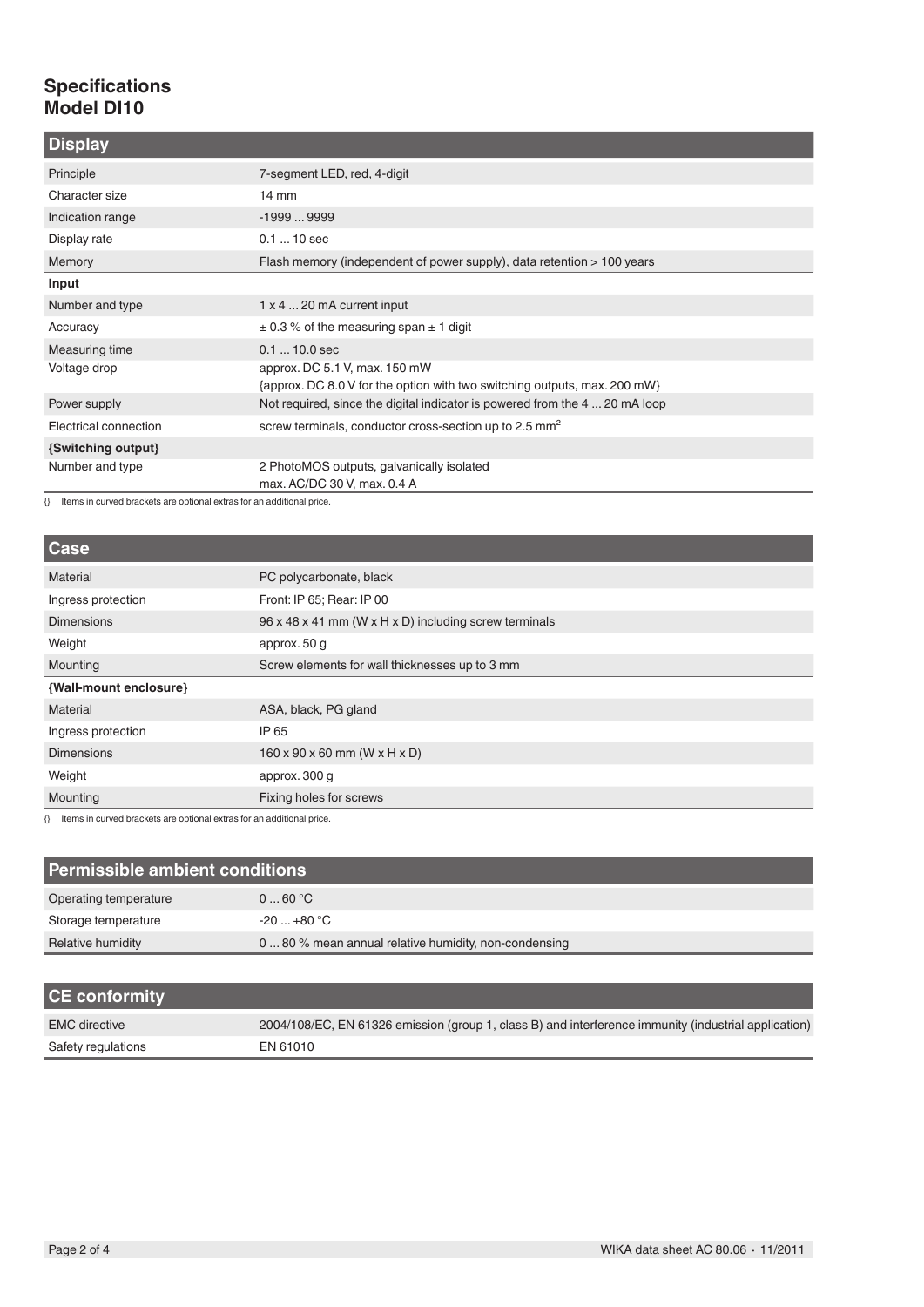### **Dimensions in mm**

#### **Panel-mount unit**





### **Wall-mount unit**



## **Display and operating elements**



- 1 7-segment display
- 2 Window of dimensions
- 3 Up key [**UP**]
- 4 Down key [**DOWN**]
- 5 Program key [**P**]